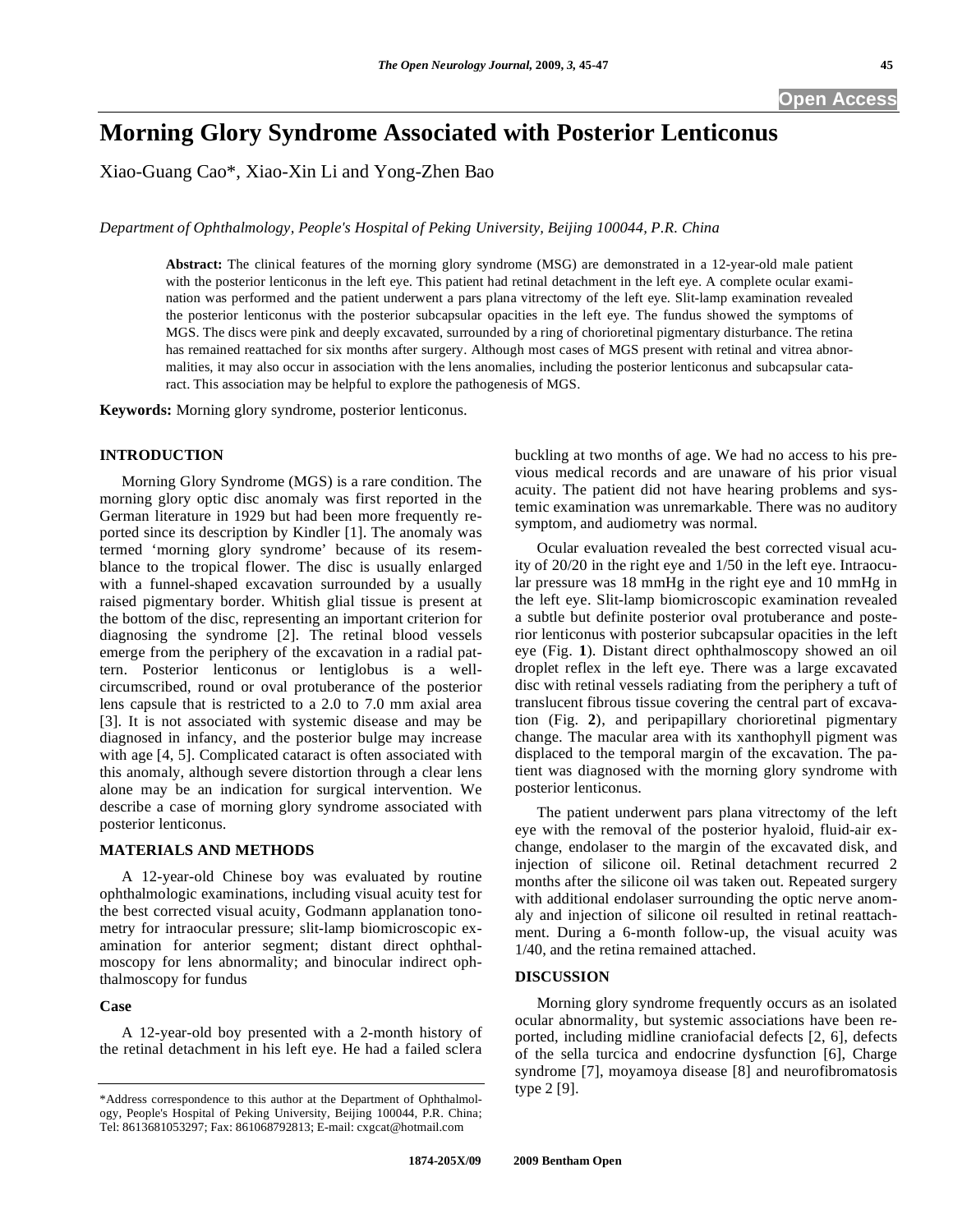

**Fig. (1).** The posterior lenticonus photograph of the left eye. The slit beam on the posterior lens surface is more curved than usual (arrow).



**Fig. (2).** The post-operative funduscopic photograph of the left eye. The optic disc is enlarged and excavated. A tuft of whitish tissue is present in the centre of the disc. There are peripapillary pigmentary changes and the retinal vessels emerge from under the central tissue and run a straight course toward the periphery of the retina.

 Ocular associations found in affected eyes with morning glory disc anomaly may include retinal detachment, congenital cataract, persistent hyaloid remnants, lid haemangioma and preretinal gliosis [1]. Retinal detachment is the most common ocular complication. . The posterior lenticonus had not been reported in the previous studies in associaton with MGS.

 Posterior lenticonus is a rare condition first described by Meyer in 1888 [10]. Most cases are unilateral and sporadic, and there is little published evidence that it is a familial condition. In contrast, bilateral posterior lenticonus is more likely to be inherited and the gene responsible may be located on the X chromosome [11]. Posterior lenticonus is usually detected between 3 and 15 years of age [12].

 The pathogenesis of posterior lenticonus remains obscure. Khalil and Saheb [13] report ed that posterior lenticonus is most likely caused by herniation of cortical lens fibers and posterior capsule into the vitreous at an area of posterior capsule weakness during fetal development. Franceschetti and Rickli [14] postulated that the anomaly is an aberrant hyperplasia of the subcapsular epithelium overlying the cone. Mann [15] speculated that a disturbance in the tunica vasculosa lentis accounts for the anomaly. Hess [16] suggests that lenticonus occurs due to a rupture of the posterior lens capsule resulting from hyaloid artery traction, as was observed in the pig and rabbit. Trauma has also been reported to cause a lenticonus-like defect [17].